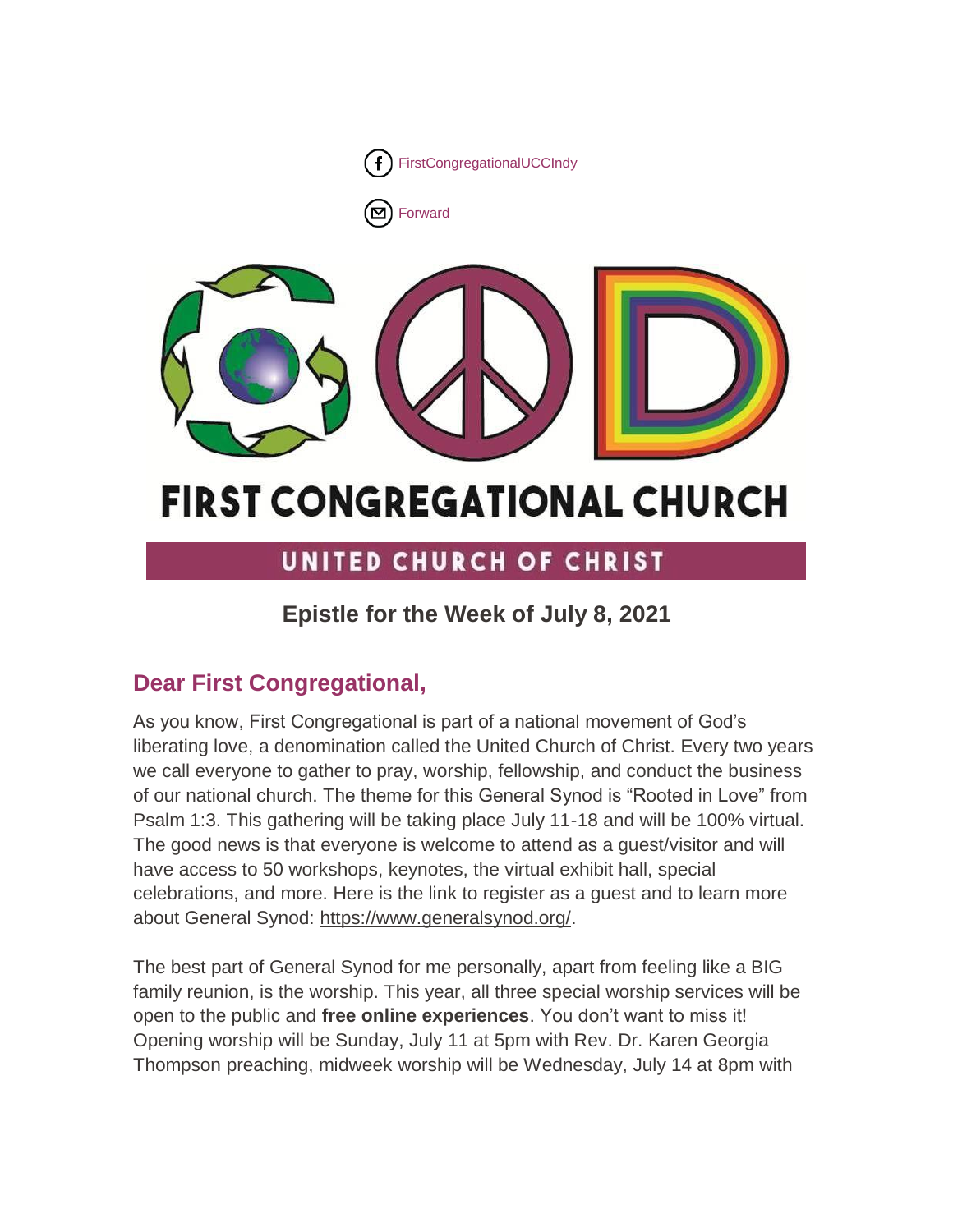Rev. Michelle Higgins preaching and closing worship will be Sunday, July 18 at 6pm with Dr. Benjamin Chavis preaching (here's the story about the preachers: [https://www.generalsynod.org/worship-service-leaders/\)](https://www.generalsynod.org/worship-service-leaders/). To learn how to access the worship services, go to the General Synod webpage: [https://www.generalsynod.org/.](https://www.generalsynod.org/)

I am grateful to be part of First Congregational and to serve on the national staff of the United Church of Christ. I am heavily involved in General Synod this year and hope you will be able to join us for our first every virtual General Synod. Plans are already underway for us in the Indiana-Kentucky Conference to host General Synod 34 here in Indianapolis summer of 2023. What a gift it is to be part of the UCC, rooted in love.

Blessings, Pastor Sarah



### **FC Covid Protocols:**

As of June 1, the building is open for in-person gatherings. Recommended areas to use are the Parlor, the Library, and the Mayflower Room. Protocols to be followed: Sign-in sheet, social distancing and wearing of masks.

**The target date for in-person worship in the sanctuary is August 1**, contingent upon directives or changes in health and safety guidelines stipulated by Marion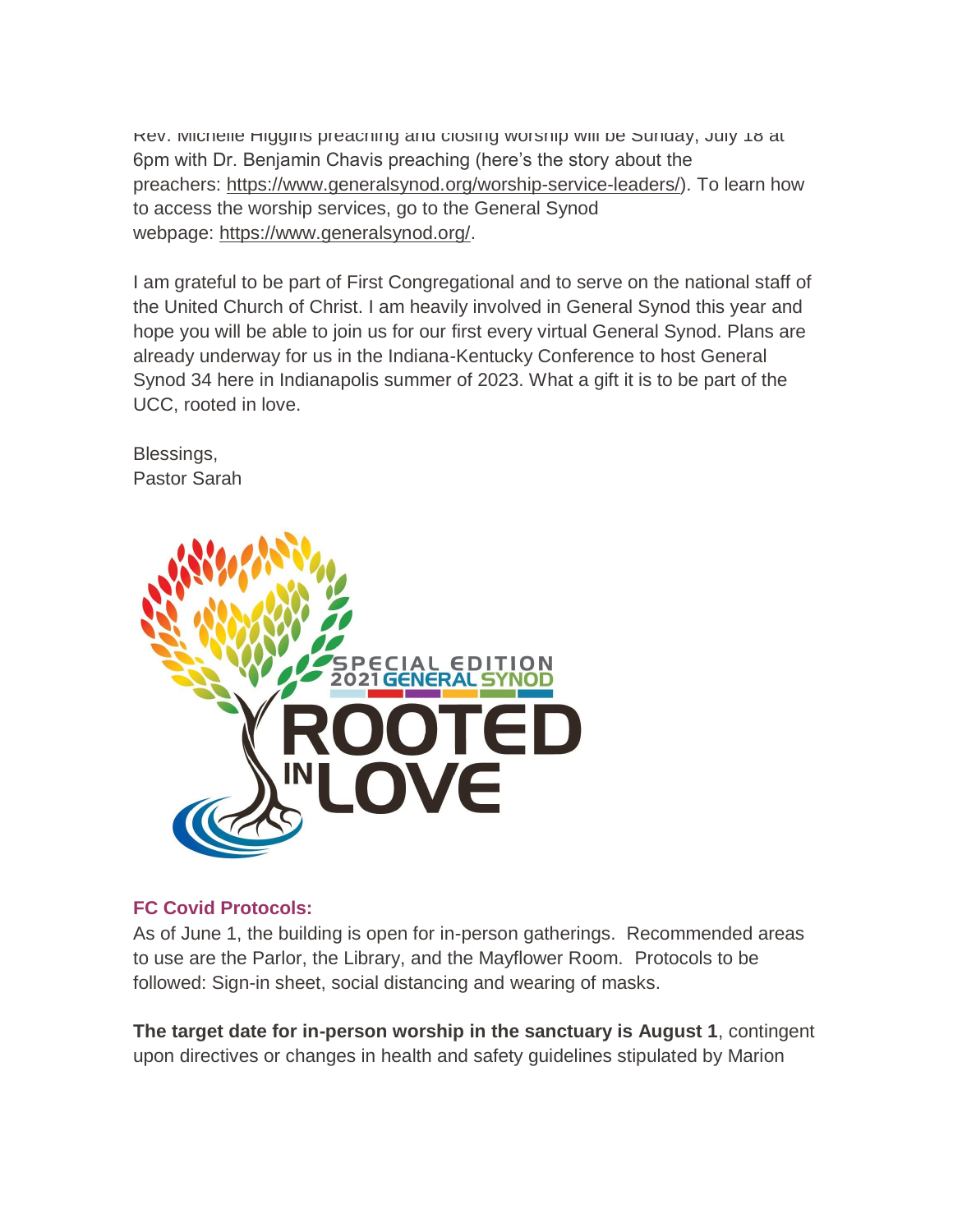County or the State. Protocols to be observed will be determined closer to August 1.



Register at ourshot.in.gov or call 211.

# **THIS SUNDAY**

#### **Sunday Adult Education, 9:30 a.m.**

**Patio Psalms and Prayers –** On Sundays in June, grab your lawn chair and join us on the patio for an outdoor gathering time for faith formation. We will gather at 9:30, open with a welcome, read and reflect on a Psalm, share joys and concerns, and then close with prayer and the Lord's Prayer. We will wrap up by 10:15. Please join us for this time of reflection and connection. **July 11: Psalm 6**

**Communion Sunday Worship, 11AM (YouTube, FaceBook, Dial In)**

**Scripture:** 2 Samuel 6:1-5, 12b-19 **Sermon:** "Yoga with David" Lianna Campos is preaching next Sunday, July 11th.

**Coffee Hour via Zoom at 12:00PM**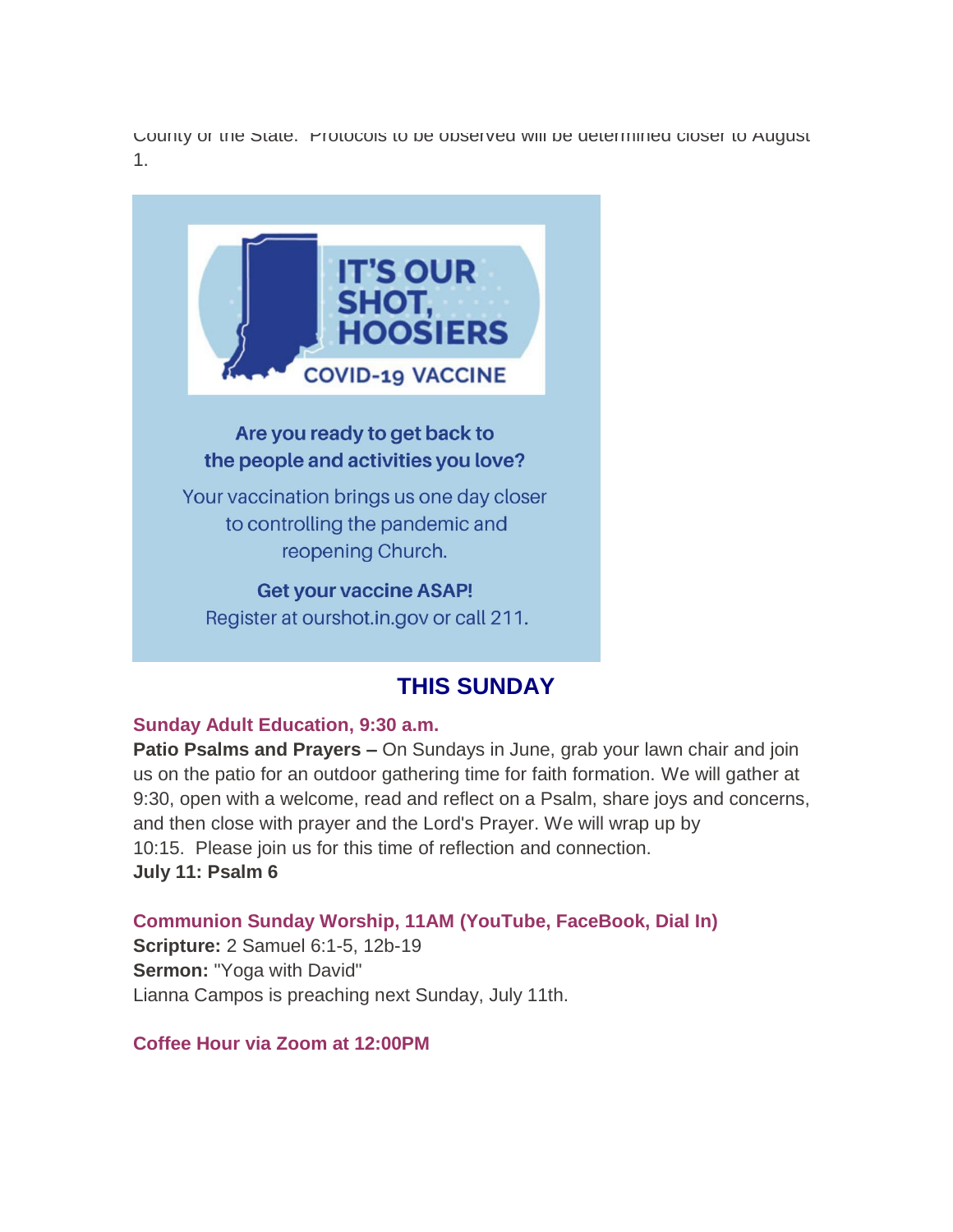#### **Thank You for Your Support of First Congregational UCC**

Please continue supporting the mission and ministries of your local church by mailing a check to the church or through online donations at <http://www.fcindy.org/online-giving/>

# **THIS WEEK AT FC**

#### **How to Access our Zoom Gatherings**

[https://us04web.zoom.us/j/9264494206?pwd=dmtWbWE5UXRBTk5pcHZlYlB0aEF](https://us04web.zoom.us/j/9264494206?pwd=dmtWbWE5UXRBTk5pcHZlYlB0aEFVUT09) [VUT09](https://us04web.zoom.us/j/9264494206?pwd=dmtWbWE5UXRBTk5pcHZlYlB0aEFVUT09)

Meeting ID: 926 449 4206Password: 7171

If you click on the URL, you should not need to enter in the Meeting ID and Password.

To dial in by phone: +1 312 626 6799, Meeting ID 926 449 4206, Password 7171.

### **TODAY!**

- **Men's Lunch at 1:00 p.m. -** For more information, please contact Randy Walker at (317) 796-2081.
- **Spiritual Support Group at 5:00 p.m. (Zoom) -** This group openly invites anyone seeking spiritual care concerning well being. Contact Pastor Sarah at [pastorsarah@fcindy.org,](mailto:pastorsarah@fcindy.org) or 386-478-9012.

**The Outreach & Service Board** encourages all boards, teams, and committees to complete the Mental Health Team's survey this month or next. The information provided will be beneficial to the team in developing further ministry programming to fulfill our W.I.S.E. for Mental Health covenant.

**The Mental Health Team** is seeking new members who want to become part of the team. If interested or have questions, contact Sandy Wood@ [csjlwood@att.net](mailto:csjlwood@att.net) or 317-225-6206.

# **COMING SOON**

**WISE Mental Health Team August Book Buzz -** We are helping to sponsor the Book Buzzes for **August 8 and 22** with Pastor Sarah and her new book: BLESSED UNION, breaking the silence about mental illness and marriage. Books will be free as a part of our grant from the Center for Congregations. If you would like a book, here are some opportunities for you to receive your copy: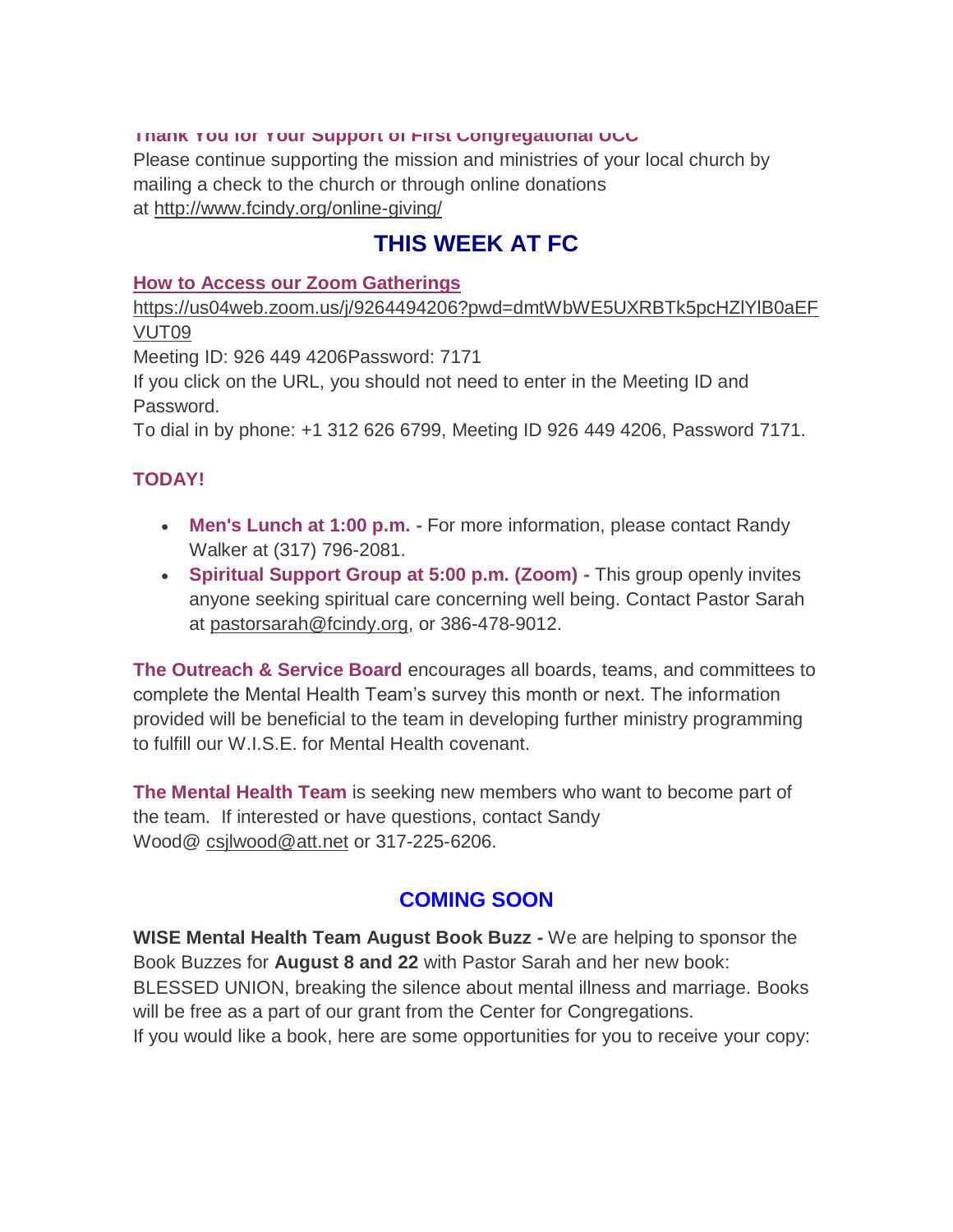- You can pick up a book at the next Food Drive July 3rd from 10-noon. Sandy Wood will be there passing out books.
- Come to the church at another time and pick up a book.
- If you cannot come to the church, you can request a book from Sandy csilwood@att.net or 317-225-6206 and she will make sure you get a book.

When you pick up your book from the lectern at the garden entrance please sign your name on the yellow pad beside the books. It isn't required, but the WISE Mental Health Team are curious who is interested in the book and will likely participate in one or both of the after worship Buzzes Aug 8 and Aug 22 at 12:30 p.m. EDT. You don't have to have read the book to participate in the Buzzes.

### **Please click** [HERE](https://mcusercontent.com/7a2e4c501545b6d78729a64a1/files/d48f69d7-e688-a3ac-b0c2-00c4dfd79cda/June_Colony_2021.01.pdf) **[t](https://mcusercontent.com/7a2e4c501545b6d78729a64a1/files/d48f69d7-e688-a3ac-b0c2-00c4dfd79cda/June_Colony_2021.01.pdf)o view the July Colony with more information and events happening this month!**

# **CONNECTION & SUPPORT**

**FC Facebook page** (click **[here](https://www.facebook.com/FirstCongregationalUCCIndy/)**)

"**First Congregational Indy Fellowship**" group on Facebook (click **[here](https://www.facebook.com/groups/521333455186422/)**).

### **Pastoral Care**

Pastor Sarah may be reached at (386) 478-9012 or [pastorsarah@fcindy.](mailto:pastorsarah@fcindy.org)

### **Pastor Sarah's Sabbath Days: Mondays & Saturdays**

The congregation covenant with Pastor Sarah to provide 2 days per week for personal rest and family renewal. On Mondays and Saturdays, Pastor Sarah is not available unless it is a pastoral emergency. Thank you for honoring this sacred gift of Sabbath time for our Pastor and her family.

### **Additional Church Support Contacts**

Pastoral Care Associate: Pastor Carol [\(casowle@gmail.com\)](mailto:casowle@gmail.com) Office Administrator: Shannon [\(shannon@fcindy.org\)](mailto:shannon@fcindy.org) External Communications Manager: Cassidy Hall [\(cassidy@fcindy.org\)](mailto:cassidy@fcindy.org) Lead Councilor: Steve Coomer [\(s.coomer@sbcglobal.net\)](mailto:s.coomer@sbcglobal.net) (Senior Councilors: Steve Coomer, Larry Eckel, Alice Rutherford)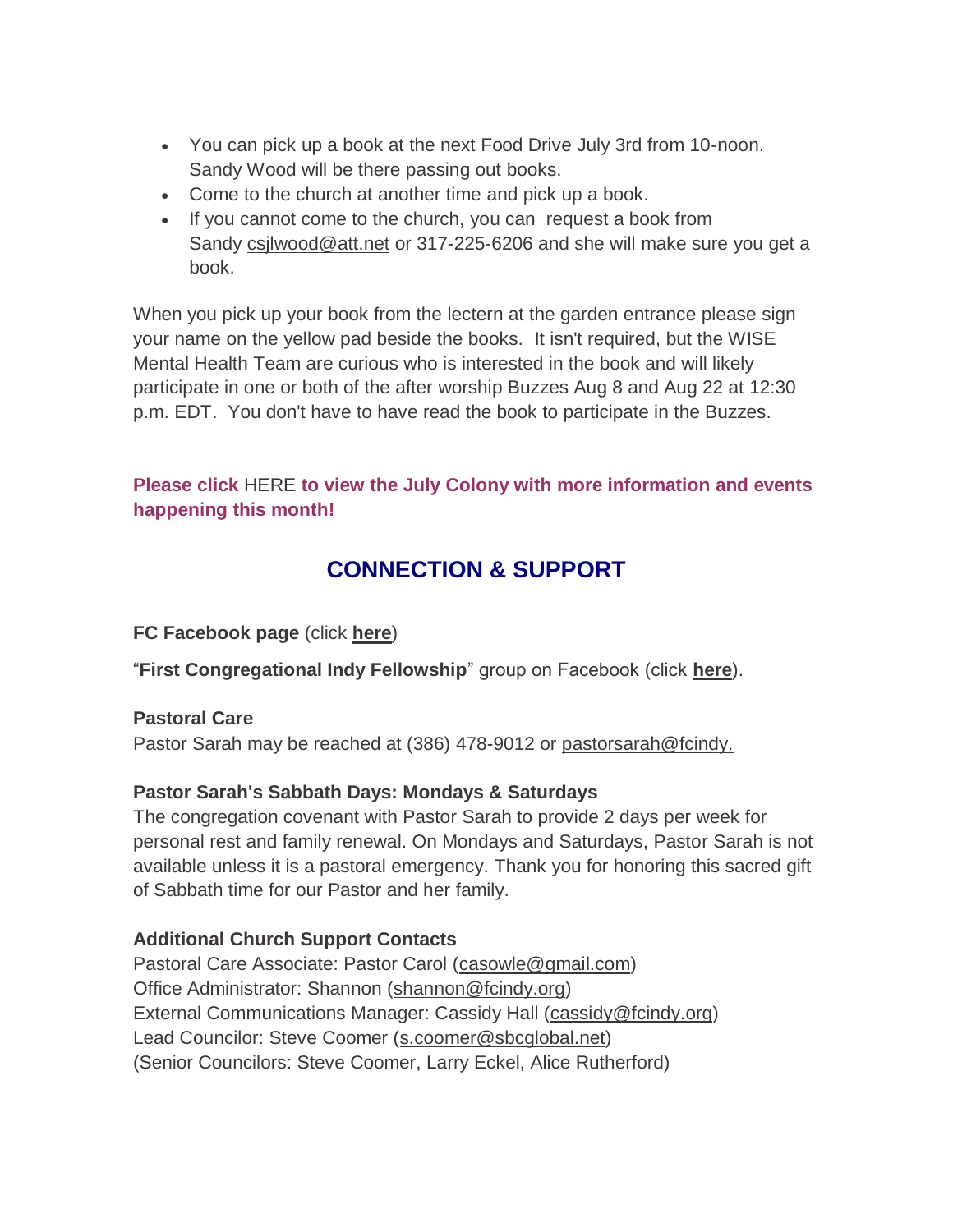**Mental Health Support:**

- **Substance Abuse and Mental Health Services Administration's Disaster Distress Helpline:** 1-800-985-5990, or text "TalkWithUs" to 66746.
- **National Suicide Prevention Hotline**: 1-800-273-TALK (8255) (press 1 for veterans, 2 for Spanish)
- **National Alliance on Mental Illness (NAMI)** Information HelpLine provides information and referral services. 1-800-950-NAMI (6264) and [www.nami.org.](http://www.nami.org/)
- **The Trevor Project hotline** offers support for LGBTQIA+ youth and families struggling with mental health challenges at 1-866-4-U-TREVOR (488-7386) and [www.theTrevorProject.org](http://www.thetrevorproject.org/)

**Members in Need Fund -** The Members in Need Fund is available to support financial needs for any of our church family who find themselves in need. To request funds for you or your family, please contact Pastor Sarah by email [pastorsarah@fcindy.org](mailto:pastorsarah@fcindy.org) or cell (386) 478-9012.

### **FC Covid Protocols:**

As of June 1, the building is open for in-person gatherings. Recommended areas to use are the Parlor, the Library, and the Mayflower Room. Protocols to be followed: Sign-in sheet, social distancing and wearing of masks.

The target date for in-person worship in the sanctuary is August 1, contingent upon directives or changes in health and safety guidelines stipulated by Marion County or the State. Protocols to be observed will be determined closer to August 1.

# **THIS WEEK AT FIRST CONGREGATIONAL**

### **3 Ways to Connect for Worship**

### *YOUTUBE*

<https://www.youtube.com/channel/UCWV9wqAvPiUKSkEbjaV6Zpw>

- YouTube Live broadcasts at 11am..
- Use this option for live interacting and messaging. You must have or create a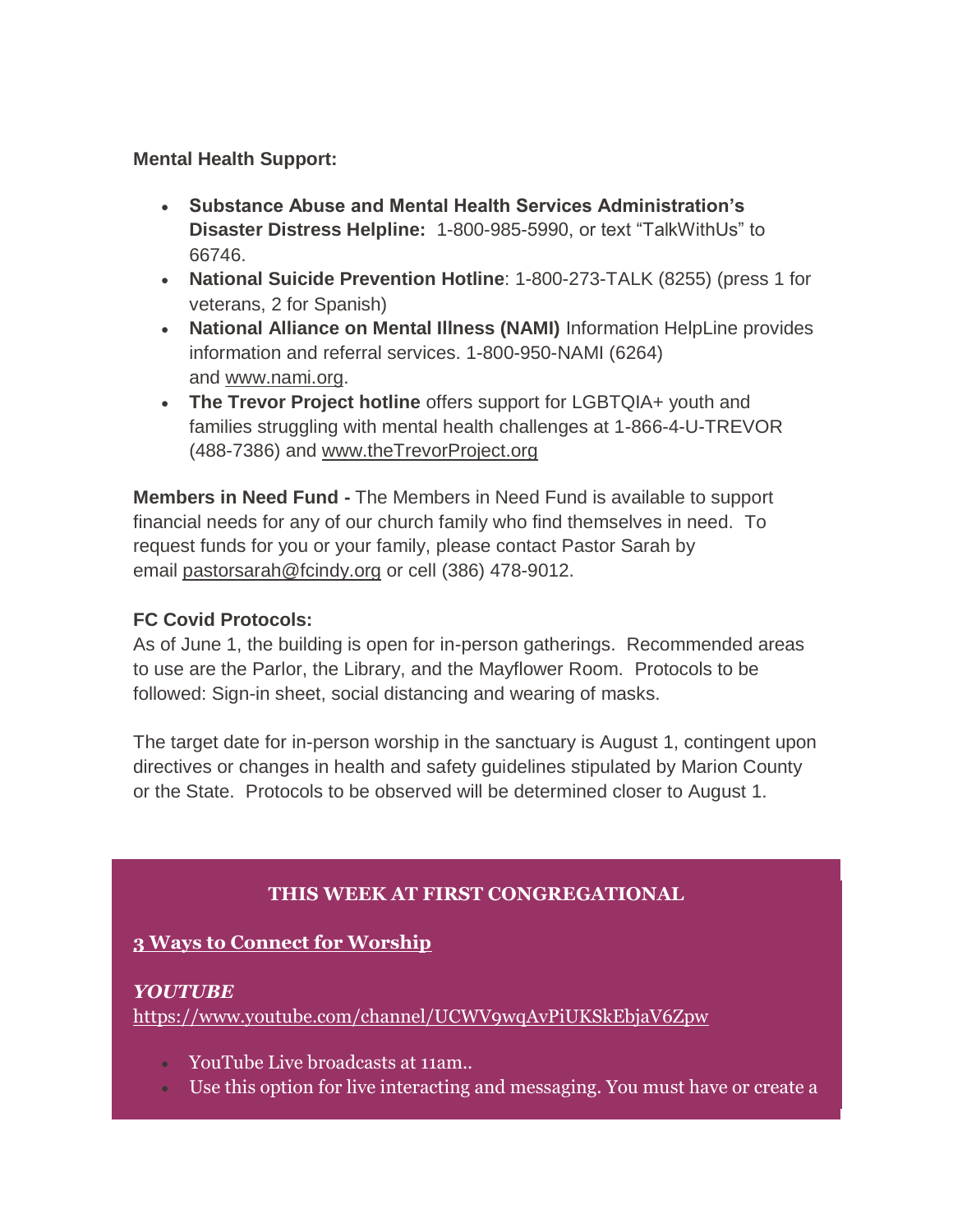user account and be logged in to message live.

## *FACE BOOK*

[https://www.facebook.com/pg/FirstCongregationalUCCIndy/posts/?ref=page\\_int](https://www.facebook.com/pg/FirstCongregationalUCCIndy/posts/?ref=page_internal) [ernal](https://www.facebook.com/pg/FirstCongregationalUCCIndy/posts/?ref=page_internal)

- The video will be posted at 11am.
- This is for viewing only. For live interacting and commenting, please use the YouTube option.

# *DIAL-IN*

- Dial **317-204-3862**
- Landline is preferred for clarity.
- If calling with a smart phone, setting your cellular setting to Wi-Fi calling will be clearer.

### **How to Access our Zoom Gatherings**

[https://us04web.zoom.us/j/9264494206?pwd=dmtWbWE5UXRBTk5pcHZlYlB0](https://us04web.zoom.us/j/9264494206?pwd=dmtWbWE5UXRBTk5pcHZlYlB0aEFVUT09) [aEFVUT09](https://us04web.zoom.us/j/9264494206?pwd=dmtWbWE5UXRBTk5pcHZlYlB0aEFVUT09) Meeting ID: 926 449 4206

nd Password.If you click on the URL, you should not need to enter in the Meeting ID a Password: 7171 To dial in by phone: +1 312 626 6799, Meeting ID 926 449 4206, Password 7171.

### **Weekly Calendar**

| <b>Thursday, July 8</b>   | $1:00$ p.m.   | Men's Lunch                                                                |
|---------------------------|---------------|----------------------------------------------------------------------------|
| <b>Thursday, July 8</b>   | 5:00 p.m.     | <b>Spiritual Support Group</b>                                             |
| <b>Sunday, July 11</b>    | $9:30$ a.m.   | <b>Patio Psalms &amp; Prayers</b>                                          |
| <b>Sunday, July 11</b>    | $11:00$ a.m.  | <b>Sunday Worship w/ Lianna Campos</b><br>preaching (YouTube, FB, Dial In) |
| <b>Sunday, July 11</b>    | $12:00$ p.m.  | <b>Zoom Coffee Hour</b>                                                    |
| July $12 -$ July 18       | ------------- | <b>UCC</b> General Synod                                                   |
| <b>Wednesday, July 14</b> | $7:00$ p.m.   | <b>Church Council</b>                                                      |
| <b>Thursday, July 15</b>  | 5:00 p.m.     | <b>Spiritual Support Group</b>                                             |
| Sunday, July 18           | $9:30$ a.m.   | <b>Patio Psalms &amp; Prayers (FC patio)</b>                               |
| <b>Sunday, July 18</b>    | $11:00$ a.m.  | <b>Sunday Worship (YouTube, FB, Dial In)</b>                               |